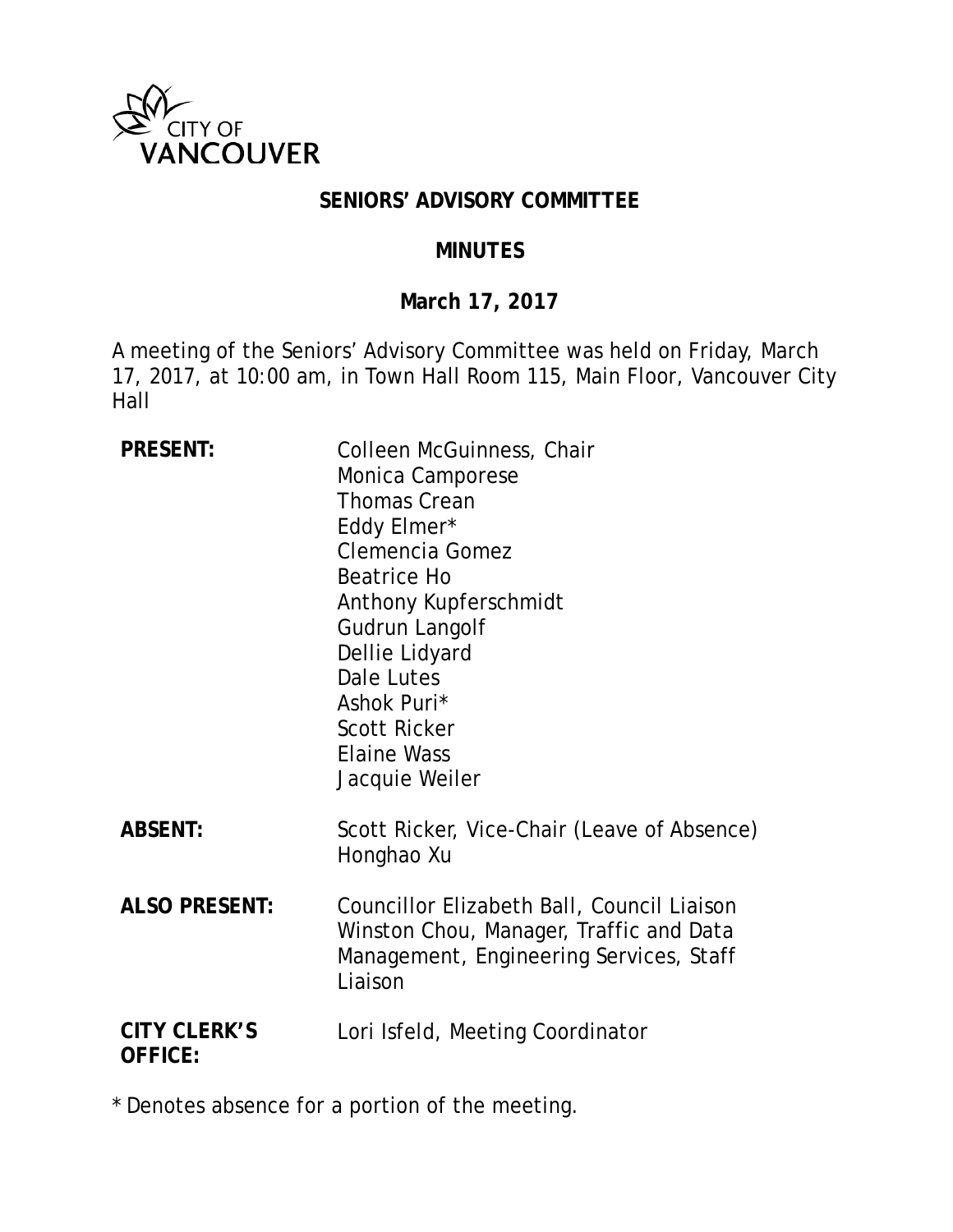### **Roundtable Introductions**

The meeting began with roundtable introductions.

#### **Election of Chair and Vice-Chair**

The Committee elected Colleen McGuiness as Chair and Scott Ricker as Vice-Chair, both by acclamation.

#### **Leave of Absence Requests**

MOVED by Dale Lutes SECONDED by Dellie Lidyard

> THAT the Committee grant a leave of absence to Scott Ricker for this meeting.

CARRIED UNANIMOUSLY (Eddy Elmer and Ashok Puri absent for the vote)

### **Approval of Minutes**

MOVED by Gudrun Langolf SECONDED by Beatrice Ho

> THAT the Minutes of the Seniors' Advisory Committee meeting held on January 27, 2017, be approved.

CARRIED UNANIMOUSLY (Eddy Elmer and Ashok Puri absent for the vote)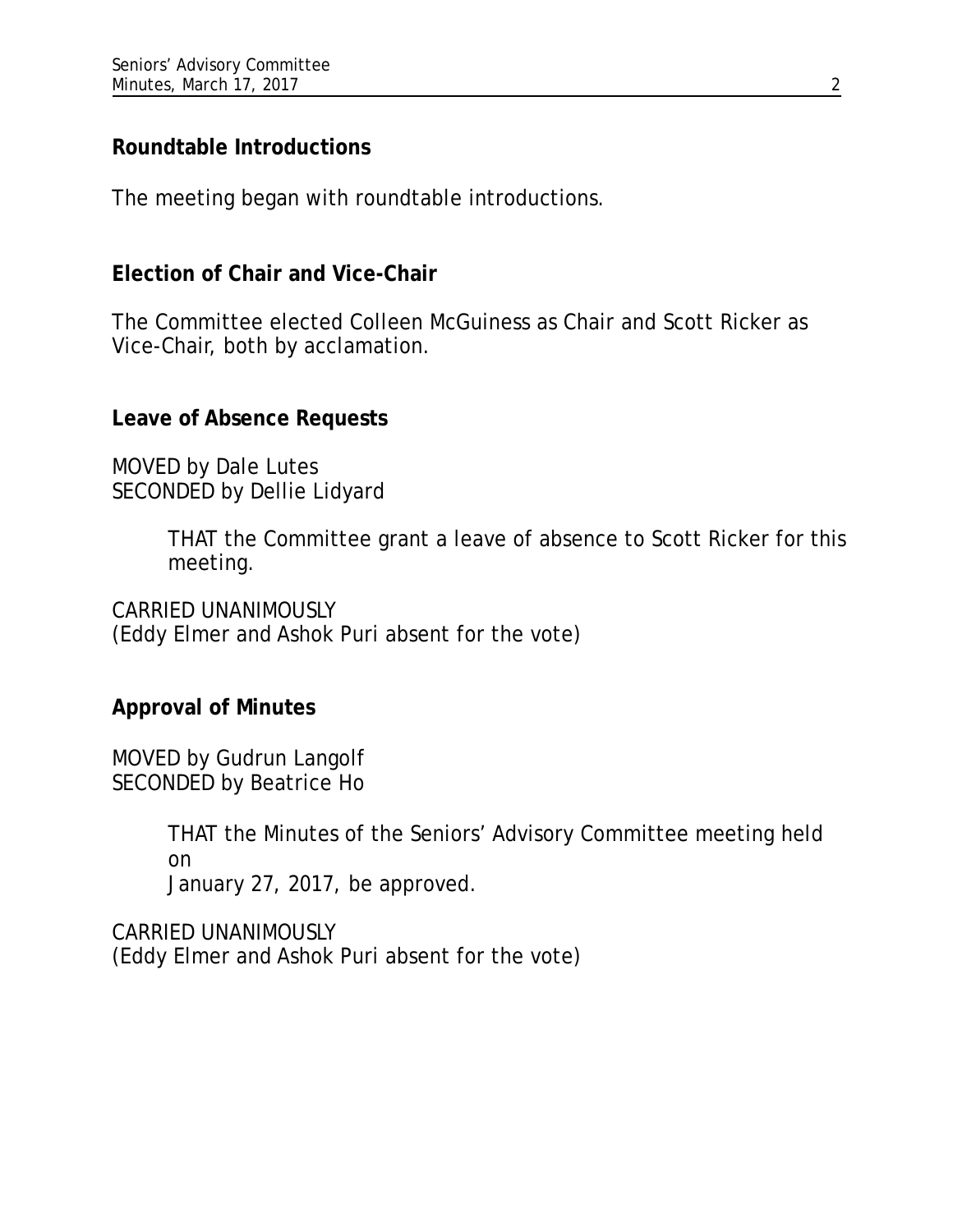### **1. Bucketwheel Place**

David Rawsthorne, Civil Engineer, Transportation Design Branch provided an update on South False Creek seawall improvements and proposed changes to Bucketwheel Place. The changes are intended to improve safety and provide better access to the buildings on either side of the corridor, as well as improve access between the seawall and Moberly Road. He reviewed the public consultation process and tentative timing for construction. Committee members provided feedback and suggestions to Mr. Rawsthorne and commended staff on their responsiveness on the matter.

# **2. Approval of 2017 Meeting Schedule**

MOVED by Gudrun Langolf SECONDED by Anthony Kupferschmidt

> THAT the Revised 2017 Meeting Schedule for the Seniors' Advisory Committee be approved as follows:

|                   | <b>Regular Meetings</b>                 |            |
|-------------------|-----------------------------------------|------------|
| Date              | Location                                |            |
| March 17, 2017    | Town Hall Room 115                      |            |
| May 12, 2017      | Town Hall Room 115                      | Main Floor |
| July 21, 2017     | Town Hall (Main Room)                   | City Hall  |
|                   | September 15, 2017   Town Hall Room 115 |            |
| November 17, 2017 | Town Hall (Main Room)                   |            |

| <b>Working Sessions</b> |                        |                      |  |  |
|-------------------------|------------------------|----------------------|--|--|
| Date                    | Location               |                      |  |  |
| April 21, 2017          | <b>Business Centre</b> | 2nd Floor, City Hall |  |  |
|                         | <b>Meeting Room</b>    |                      |  |  |
| June 16, 2017           | Town Hall Room 115     |                      |  |  |
| August 18, 2017         | Town Hall (Main Room)  | Main Floor           |  |  |
| October 20, 2017        | Town Hall (Main Room)  | <b>City Hall</b>     |  |  |
| December 15,            | Town Hall Room 115     |                      |  |  |
| 2017                    |                        |                      |  |  |

CARRIED UNANIMOUSLY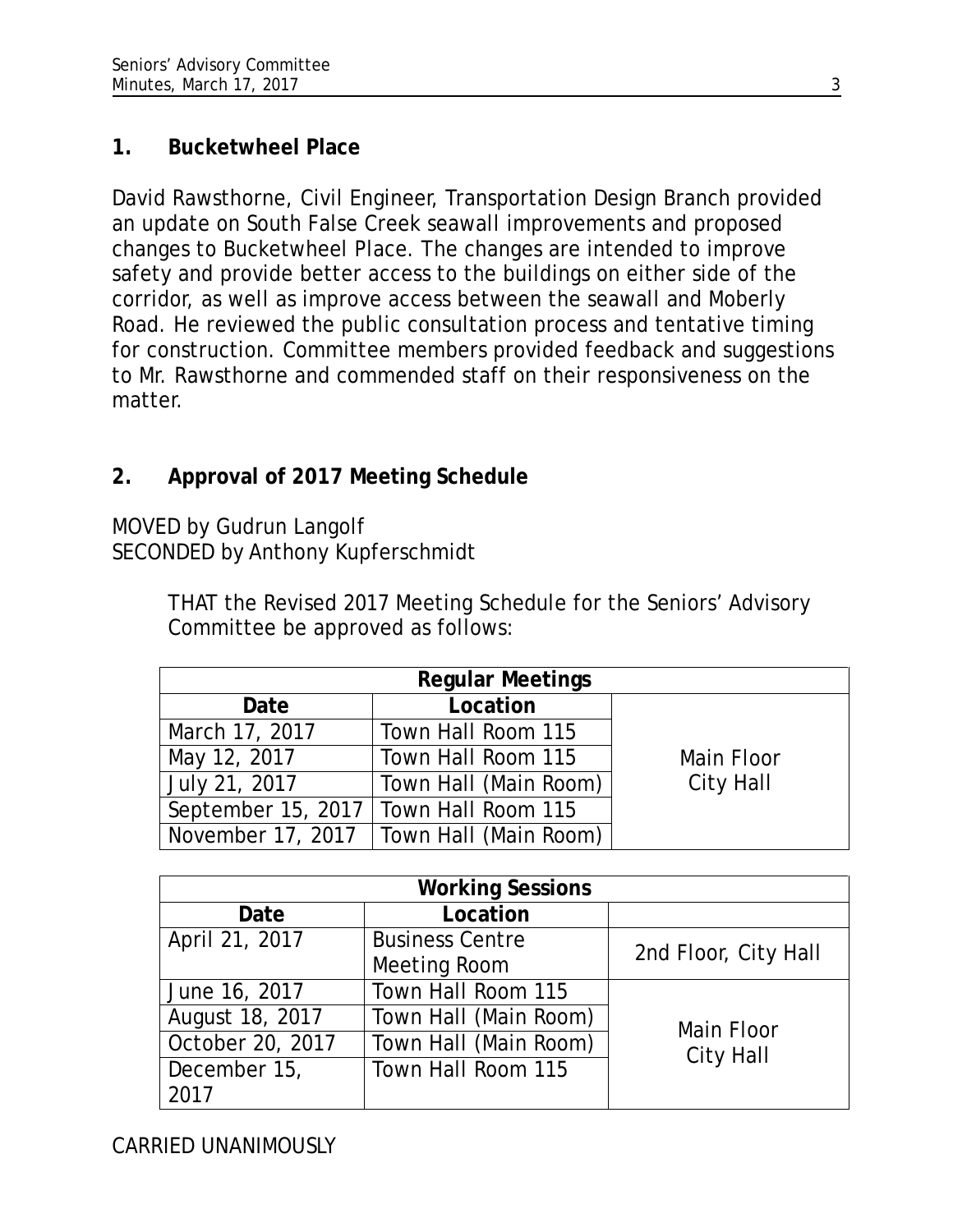# **3. Committee Orientation**

The Council Liaison and the Meeting Coordinator reviewed member obligations and expectations, referring to the Procedure By-law, Code of Conduct policy, and Guidelines for Civic Agencies.

The Meeting Coordinator advised a revised Guidelines document is in the process of being finalized and that a new Committee Workplan template has been developed, which once completed by the Committee, will be circulated to Mayor and Council. Both documents will be distributed to the Committee the week of March 20, 2017.

The Committee agreed to use the April Working Session meeting to complete the Workplan document.

# **4. Review of Past Committee Activities**

The Chair reviewed the 2016 Advisory Committee Annual Report which is available online at [http://vancouver.ca/files/cov/annual-activities](http://vancouver.ca/files/cov/annual-activities-report-for-advisory-committees.pdf)[report-for-advisory-committees.pdf.](http://vancouver.ca/files/cov/annual-activities-report-for-advisory-committees.pdf)

### **5. Liaison Report**

Council Liaison report was covered under Item 3.

# **6. Establishment of Subcommittees**

The Committee discussed continuing with the same Subcommittees, which include:

- Housing Subcommittee
- Transportation Subcommittee
- Communications Subcommittee
- Outreach Subcommittee